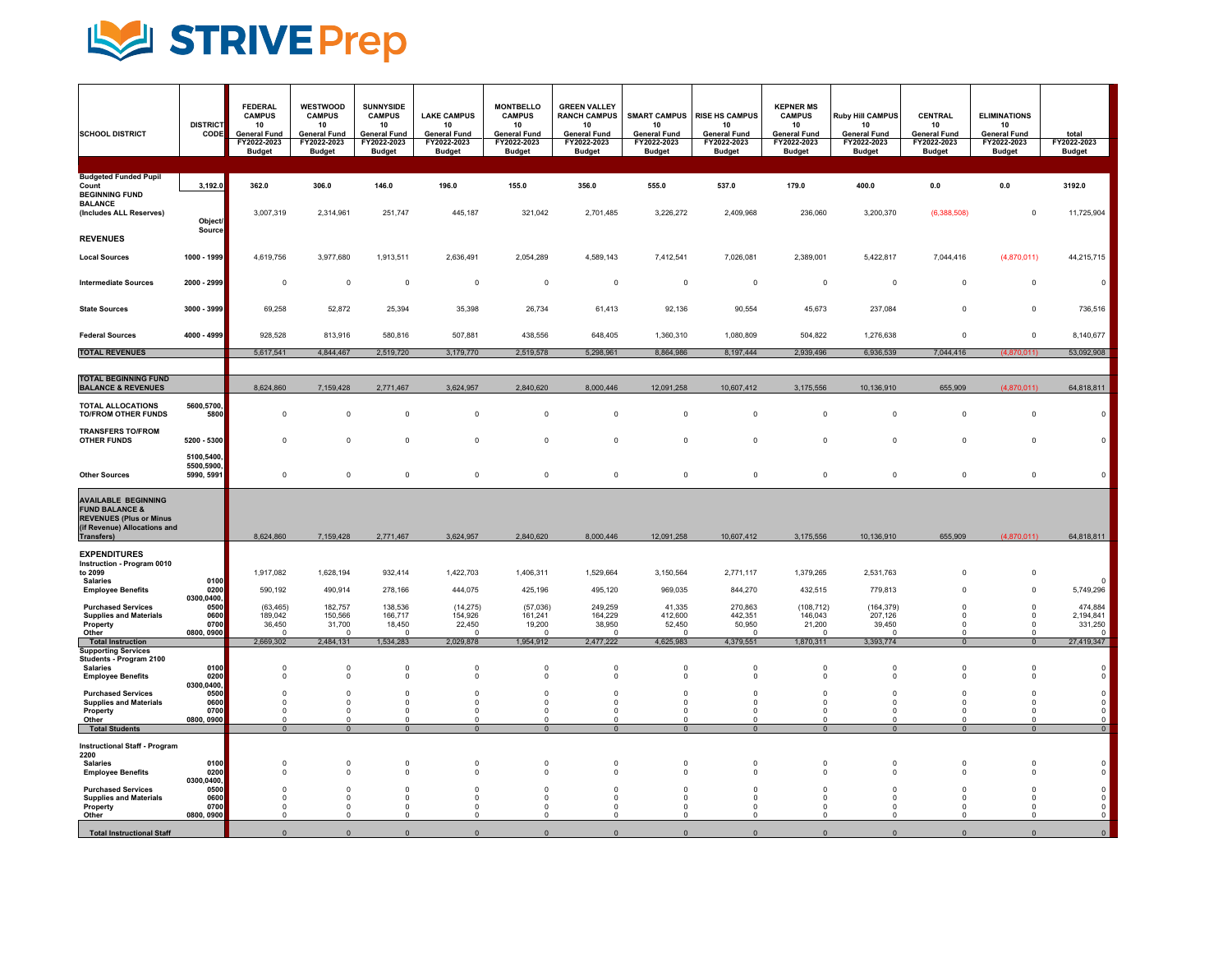| <b>General Administration -</b><br>Program 2300                        |                            |                                       |                              |                                           |                                        |                                        |                                        |                                       |                                        |                                      |                                      |                                        |                                        |                                                          |
|------------------------------------------------------------------------|----------------------------|---------------------------------------|------------------------------|-------------------------------------------|----------------------------------------|----------------------------------------|----------------------------------------|---------------------------------------|----------------------------------------|--------------------------------------|--------------------------------------|----------------------------------------|----------------------------------------|----------------------------------------------------------|
| <b>Salaries</b><br><b>Employee Benefits</b>                            | 0100<br>0200               | $\Omega$<br>$^{\circ}$                | $\Omega$<br>0                | $\Omega$<br>$\mathbf 0$                   | $\Omega$<br>$\mathbf 0$                | $\Omega$<br>0                          | $\Omega$<br>0                          | $\Omega$<br>$^{\circ}$                | $\Omega$<br>0                          | $\Omega$<br>$^{\circ}$               | $\Omega$<br>$^{\circ}$               | $\Omega$<br>$\mathbf 0$                | $\overline{0}$<br>0                    | $^{\circ}$                                               |
| <b>Purchased Services</b><br><b>Supplies and Materials</b>             | 0300,0400,<br>0500<br>0600 | $\Omega$<br>$\Omega$                  | $\mathbf 0$<br>$\Omega$      | $\mathbf 0$<br>$\Omega$                   | $\mathbf 0$<br>$\Omega$                | $\mathbf 0$<br>$\Omega$                | $\mathbf 0$<br>$\Omega$                | $\Omega$<br>$\Omega$                  | $\Omega$<br>$\Omega$                   | $\Omega$<br>$\Omega$                 | $\Omega$<br>$\Omega$                 | $\Omega$<br>$\Omega$                   | $\mathbf 0$<br>$\Omega$                | $\mathbf 0$                                              |
| Property<br>Other                                                      | 0700<br>0800, 0900         | $\Omega$<br>$\Omega$                  | $\Omega$<br>$\Omega$         | $\Omega$<br>$\Omega$                      | $\Omega$<br>$\Omega$                   | $\Omega$<br>$\Omega$                   | $\mathbf 0$<br>$\Omega$                | $\Omega$<br>$\Omega$                  | $\Omega$<br>$\Omega$                   | $\Omega$                             | $\Omega$<br>$\Omega$                 | $\Omega$<br>$\Omega$                   | $\Omega$<br>$\Omega$                   | $\begin{matrix} 0 \\ 0 \\ 0 \end{matrix}$                |
| <b>Total School</b><br>Administration                                  |                            | $\mathbf{0}$                          | $\overline{0}$               | $\mathbf{0}$                              | $\overline{0}$                         | $\mathbf{0}$                           | $\mathbf{0}$                           | $\mathbf{0}$                          | $\mathbf{0}$                           | $\mathbf{0}$                         | $\overline{0}$                       | $\mathbf{0}$                           | $\mathbf{0}$                           | $\mathbf 0$                                              |
| <b>School Administration -</b>                                         |                            |                                       |                              |                                           |                                        |                                        |                                        |                                       |                                        |                                      |                                      |                                        |                                        |                                                          |
| Program 2400<br><b>Salaries</b>                                        | 0100<br>0200               | 911,690<br>280,673                    | 889,976<br>268,335           | 653,390<br>194,925                        | 713,397<br>222,676                     | 781,503<br>236,286                     | 812,595<br>216,015                     | 1,374,551<br>422,778                  | 1,439,224<br>438,485                   | 882,536<br>276,749                   | 1,534,277<br>472,575                 | $\mathsf 0$<br>$\mathbf 0$             | $\mathbf 0$<br>0                       | 9,993,139<br>3,029,497                                   |
| <b>Employee Benefits</b><br><b>Purchased Services</b>                  | 0300,0400,<br>0500         | 580,716                               | 496,298                      | 256,921                                   | 336,620                                | 273,250                                | 576,632                                | 880,404                               | 855,698                                | 315,991                              | 662,802                              | $\mathbf 0$                            | (4,870,011)                            | 365,321                                                  |
| <b>Supplies and Materials</b><br>Property                              | 0600<br>0700               | $\Omega$<br>$\Omega$                  | $\Omega$<br>$^{\circ}$       | $\Omega$<br>$^{\circ}$                    | $\Omega$<br>$\Omega$                   | $\Omega$<br>$\Omega$                   | $\Omega$<br>$\Omega$                   | $\Omega$<br>$\Omega$                  | $\Omega$<br>$\Omega$                   | $\Omega$<br>$\Omega$                 | - 0<br>$\Omega$                      | $\Omega$<br>$\Omega$                   | $\Omega$<br>$\Omega$                   | $\Omega$<br>$^{\circ}$                                   |
| Other<br><b>Total School</b>                                           | 0800, 0900                 | $\Omega$                              | $\mathbf 0$                  | $^{\circ}$                                | $\Omega$                               | $\mathbf 0$                            | $\mathbf 0$                            | $\Omega$                              | $\Omega$                               |                                      |                                      | $^{\circ}$                             | $\mathbf 0$                            |                                                          |
| <b>Administration</b><br><b>Business Services -</b>                    |                            | 1,773,079                             | 1,654,610                    | 1,105,237                                 | 1,272,692                              | 1,291,040                              | 1,605,241                              | 2,677,733                             | 2,733,406                              | 1,475,275                            | 2,669,654                            | $\Omega$                               | (4,870,011)                            | 13,387,956                                               |
| Program 2500<br><b>Salaries</b>                                        | 0100                       | $^{\circ}$                            | $\mathbf 0$                  | $\mathbf 0$                               | $\mathbf 0$                            | $\mathbf 0$                            | $\mathbf 0$                            | $\overline{0}$                        | $\mathbf 0$                            | $^{\circ}$                           | $^{\circ}$                           | 6,000,337                              | 0                                      | 6,000,337                                                |
| <b>Employee Benefits</b>                                               | 0200<br>0300,0400,         | $\Omega$                              | $\mathbf 0$                  | $\overline{0}$                            | $\mathbf 0$                            | $\mathbf 0$                            | $\mathbf 0$                            | $\Omega$                              | $\Omega$                               | $\Omega$                             | $\Omega$                             | 2,056,922                              | $\mathbf 0$                            | 2,056,922                                                |
| <b>Purchased Services</b><br><b>Supplies and Materials</b>             | 0500<br>0600               | 436,018<br>$\Omega$                   | 368,655<br>$\mathbf 0$       | 176,716<br>$\Omega$                       | 274,629<br>$\Omega$                    | 198,567<br>$\mathbf 0$                 | 455,112<br>$\mathbf 0$                 | 682,114<br>$\Omega$                   | 665,553<br>$\Omega$                    | 229,451<br>- 0                       | 482,419<br>- 0                       | 1,934,630<br>564,790                   | $\mathbf 0$<br>$\Omega$                | 5,903,864<br>564,790                                     |
| Property<br>Other                                                      | 0700<br>0800, 0900         | $\Omega$<br>$\Omega$                  | $\Omega$<br>$\Omega$         | $\Omega$<br>$\Omega$                      | $\Omega$<br>$\Omega$                   | $\Omega$<br>$\Omega$                   | $\Omega$<br>$\Omega$                   | $\Omega$<br>n                         | $\Omega$<br>$\Omega$                   | $\Omega$<br>- 0                      | $\Omega$<br>$\Omega$                 | 62,700<br>15.000                       | $\Omega$<br>$\Omega$                   | $62,700$<br>15,000                                       |
| <b>Total Business Services</b><br><b>Operations and</b>                |                            | 436,018                               | 368,655                      | 176,716                                   | 274,629                                | 198,567                                | 455,112                                | 682,114                               | 665,553                                | 229,451                              | 482,419                              | 10,634,378                             | $\Omega$                               | 14,603,613<br>0.00                                       |
| Maintenance - Program<br>2600                                          |                            |                                       |                              |                                           |                                        |                                        |                                        |                                       |                                        |                                      |                                      |                                        |                                        |                                                          |
| <b>Salaries</b><br><b>Employee Benefits</b>                            | 0100<br>0200               | $\Omega$<br>$\Omega$                  | $\mathbf 0$<br>$\mathbf 0$   | $\overline{0}$<br>$\mathbf 0$             | $\mathbf 0$<br>$\mathbf 0$             | $\pmb{0}$<br>$\mathbf 0$               | $\pmb{0}$<br>$\mathbf 0$               | $\mathbf 0$<br>$\mathbf 0$            | $\mathbf 0$<br>$\Omega$                | $\Omega$<br>$\Omega$                 | $\Omega$<br>$\Omega$                 | $\Omega$<br>$\mathbf 0$                | $\Omega$<br>$\mathbf 0$                | $\mathbf 0$<br>$\mathbf 0$                               |
| <b>Purchased Services</b>                                              | 0300,0400,<br>0500         | $\Omega$                              | $\Omega$                     | $\mathbf 0$                               | $\Omega$<br>$\mathbf 0$                | $\Omega$<br>$\mathbf 0$                | $\Omega$<br>$\mathbf 0$                | 75,000                                | 75,000                                 | $\Omega$                             | $\Omega$                             | $\Omega$                               | $\Omega$                               | 150,000                                                  |
| <b>Supplies and Materials</b><br>Property<br>Other                     | 0600<br>0700<br>0800, 0900 | $^{\circ}$<br>$^{\circ}$<br>$\Omega$  | 0<br>$^{\circ}$<br>$\Omega$  | $\mathbf 0$<br>$\overline{0}$<br>$\Omega$ | $\mathbf 0$<br>$\Omega$                | $\mathbf 0$<br>$\Omega$                | $^{\circ}$<br>$\Omega$                 | $\mathbf 0$<br>$^{\circ}$<br>$\Omega$ | $\mathbf 0$<br>$\mathbf 0$<br>$\Omega$ | $^{\circ}$<br>$^{\circ}$<br>$\Omega$ | $^{\circ}$<br>$^{\circ}$<br>$\Omega$ | $\mathbf 0$<br>$\mathbf 0$<br>$\Omega$ | $\mathbf 0$<br>$^{\circ}$<br>$\Omega$  | $^{\circ}$<br>$\mathbf 0$<br>$\Omega$                    |
| <b>Total Operations and</b><br><b>Maintenance</b>                      |                            | $\mathbf 0$                           | $\mathbf 0$                  | $\mathbf 0$                               | $\mathbf 0$                            | $\mathbf 0$                            | $\mathbf 0$                            | 75,000                                | 75,000                                 | $\mathbf 0$                          | $\mathbf 0$                          | $\mathbf 0$                            | $\mathbf 0$                            | 150,000                                                  |
| <b>Student Transportation -</b>                                        |                            |                                       |                              |                                           |                                        |                                        |                                        |                                       |                                        |                                      |                                      |                                        |                                        |                                                          |
| Program 2700<br><b>Salaries</b><br><b>Employee Benefits</b>            | 0100<br>0200               | 0.00<br>0.00                          | 0.00<br>0.00                 | 0.00<br>0.00                              | 0.00<br>0.00                           | 0.00<br>0.00                           | 0.00<br>0.00                           | 0.00<br>0.00                          | 0.00<br>0.00                           | 0.00<br>0.00                         | 0.00<br>0.00                         | 0.00<br>0.00                           | 0.00<br>0.00                           |                                                          |
| <b>Purchased Services</b>                                              | 0300,0400,<br>0500         | 0.00                                  | 0.00                         | 108,417.25                                | 108,417.25                             | 216,834.50                             | 216,834.50                             | 2,000.00                              | 216,834.50                             | 0.00                                 | 0.00                                 | 0.00                                   | 0.00                                   | 869,338                                                  |
| <b>Supplies and Materials</b><br>Property                              | 0600<br>0700               | 0.00<br>0.00                          | 0.00<br>0.00                 | 0.00<br>0.00                              | 0.00<br>0.00                           | 0.00<br>0.00                           | 0.00<br>0.00                           | 0.00<br>0.00                          | 0.00<br>0.00                           | 0.00<br>0.00                         | 0.00<br>0.00                         | 0.00<br>0.00                           | 0.00<br>0.00                           | $\mathbf 0$<br>$\mathbf 0$                               |
| Other<br><b>Total Student</b>                                          | 0800, 0900                 | 0.00                                  | 0.00                         | 0.00                                      | 0.00                                   | 0.00                                   | 0.00                                   | 0.00                                  | 0.00                                   | 0.00                                 | 0.00                                 | 0.00                                   | 0.00                                   | $\Omega$                                                 |
| Transportation<br>Central Support - Program                            |                            | 0.00                                  | 0.00                         | 108,417.25                                | 108,417.25                             | 216,834.50                             | 216,834.50                             | 2,000.00                              | 216,834.50                             | 0.00                                 | 0.00                                 | 0.00                                   | 0.00                                   | 869,338                                                  |
| 2800<br><b>Salaries</b>                                                | 0100                       | $\Omega$                              | $\mathbf 0$                  | $\mathbf 0$                               | $\Omega$                               | $\Omega$                               | $\Omega$                               | $\Omega$                              | $\Omega$                               | $\Omega$                             | $\Omega$                             | $\Omega$                               | $\Omega$                               |                                                          |
| <b>Employee Benefits</b>                                               | 0200<br>0300,0400          | $\Omega$                              | $^{\circ}$                   | 0                                         | $^{\circ}$                             | $^{\circ}$                             | 0                                      | $^{\circ}$                            | $\Omega$                               | $\Omega$                             | 0                                    | $^{\circ}$                             | 0                                      |                                                          |
| <b>Purchased Services</b><br><b>Supplies and Materials</b>             | ,0500<br>0600              | $\Omega$<br>$\Omega$                  | $\mathbf 0$<br>$\Omega$      | $\mathbf 0$<br>$\Omega$<br>$\mathbf 0$    | $\mathbf 0$<br>$\Omega$<br>$\mathbf 0$ | $\mathbf 0$<br>$\Omega$<br>$\mathbf 0$ | $\mathbf 0$<br>$\Omega$<br>$\mathbf 0$ | $^{\circ}$<br>$\Omega$<br>$\Omega$    | $\Omega$<br>$\Omega$<br>$\Omega$       | $\Omega$<br>$\Omega$<br>$\Omega$     | $\Omega$<br>$\Omega$<br>$\Omega$     | $\Omega$<br>$\Omega$<br>$\Omega$       | $\mathbf 0$<br>$\Omega$<br>$\mathbf 0$ | $\mathbf 0$<br>$\begin{matrix} 0 \\ 0 \\ 0 \end{matrix}$ |
| Property<br>Other<br><b>Total Central Support</b>                      | 0700<br>0800, 0900         | $\mathsf 0$<br>$^{\circ}$<br>$\Omega$ | $\mathbf 0$<br>0<br>$\Omega$ | 0<br>$\Omega$                             | $\mathbf 0$<br>$\Omega$                | $\mathbf 0$<br>$\Omega$                | $\mathbf 0$<br>$\Omega$                | $\Omega$                              | $\Omega$                               | $\Omega$                             | $\Omega$                             | $\Omega$                               | 0<br>$\Omega$                          | $\overline{0}$                                           |
| Other Support - Program                                                |                            |                                       |                              |                                           |                                        |                                        |                                        |                                       |                                        |                                      |                                      |                                        |                                        |                                                          |
| 2900<br><b>Salaries</b>                                                | 0100                       | 0.00                                  | 0.00                         | 0.00                                      | 0.00                                   | 0.00                                   | 0.00                                   | 0.00                                  | 0.00                                   | 0.00                                 | 0.00                                 | 0.00                                   | 0.00                                   |                                                          |
| <b>Employee Benefits</b>                                               | 0200<br>0300,0400<br>,0500 | 0.00<br>0.00                          | 0.00<br>0.00                 | 0.00<br>0.00                              | 0.00<br>0.00                           | 0.00<br>0.00                           | 0.00<br>0.00                           | 0.00<br>0.00                          | 0.00<br>0.00                           | 0.00<br>0.00                         | 0.00<br>0.00                         | 0.00<br>0.00                           | 0.00<br>0.00                           | $\mathbf 0$                                              |
| <b>Purchased Services</b><br><b>Supplies and Materials</b><br>Property | 0600<br>0700               | 0.00<br>0.00                          | 0.00<br>0.00                 | 0.00<br>0.00                              | 0.00<br>0.00                           | 0.00<br>0.00                           | 0.00<br>0.00                           | 0.00<br>0.00                          | 0.00<br>0.00                           | 0.00<br>0.00                         | 0.00<br>0.00                         | 0.00<br>0.00                           | 0.00<br>0.00                           | $\begin{matrix} 0 \\ 0 \\ 0 \end{matrix}$                |
| Other<br><b>Total Other Support</b>                                    | 0800, 0900                 | 0.00<br>0.00                          | 0.00<br>0.00                 | 0.00<br>0.00                              | 0.00<br>0.00                           | 0.00<br>0.00                           | 0.00<br>0.00                           | 0.00<br>0.00                          | 0.00<br>0.00                           | 0.00<br>0.00                         | 0.00<br>0.00                         | 0.00<br>0.00                           | 0.00<br>0.00                           |                                                          |
| <b>Food Service Operations -</b>                                       |                            |                                       |                              |                                           |                                        |                                        |                                        |                                       |                                        |                                      |                                      |                                        |                                        |                                                          |
| Program 3100<br><b>Salaries</b><br><b>Employee Benefits</b>            | 0100<br>0200               | 0.00<br>0.00                          | 0.00<br>0.00                 | 0.00<br>0.00                              | 0.00<br>0.00                           | 0.00<br>0.00                           | 0.00<br>0.00                           | 0.00<br>0.00                          | 0.00<br>0.00                           | 0.00<br>0.00                         | 0.00<br>0.00                         | 0.00<br>0.00                           | 0.00<br>0.00                           | $\Omega$                                                 |
| <b>Purchased Services</b>                                              | 0300,0400<br>,0500         | 218,500.00                            | 152,000.00                   | 95,600.00                                 | 600.00                                 | 600.00                                 | 600.00                                 | 152,000.00                            | 190,600.00                             | 600.00                               | 323,000.00                           | 0.00                                   | 0.00                                   |                                                          |
| <b>Supplies and Materials</b>                                          | 0600                       | 0.00                                  | 0.00                         | 0.00                                      | 0.00                                   | 0.00                                   | 0.00                                   | 0.00                                  | 0.00                                   | 0.00                                 | 0.00                                 | 0.00                                   | 0.00                                   | $1,134,100$<br>0                                         |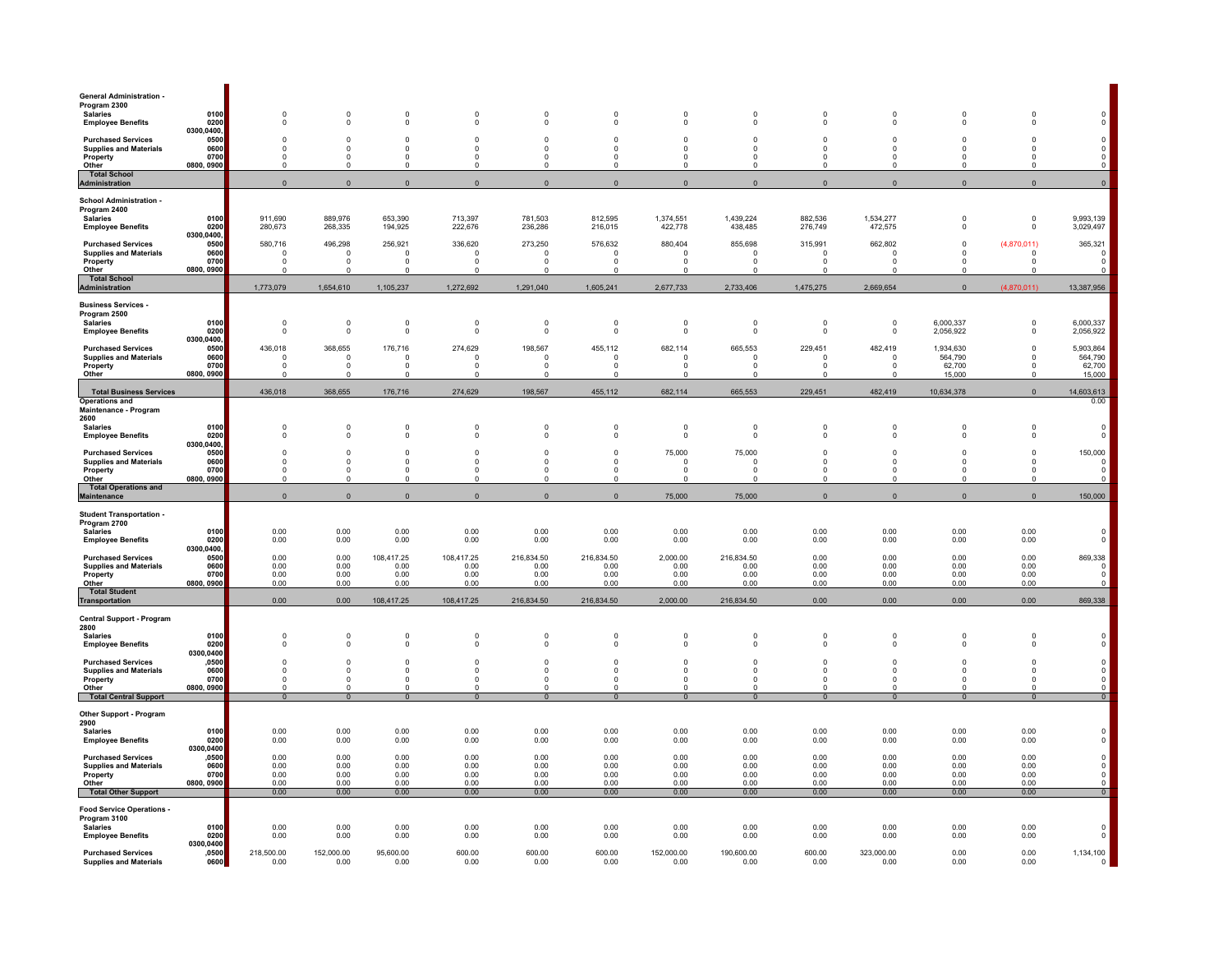| Property<br>Other                                                                                      | 0700<br>0800, 0900         | 0.00<br>0.00            | 0.00<br>0.00         | 0.00<br>0.00            | 0.00<br>0.00         | 0.00<br>0.00          | 0.00<br>0.00          | 0.00<br>0.00         | 0.00<br>0.00            | 0.00<br>0.00          | 0.00<br>0.00          | 0.00<br>0.00           | 0.00<br>0.00            | $\Omega$<br>$\mathbf{0}$                    |
|--------------------------------------------------------------------------------------------------------|----------------------------|-------------------------|----------------------|-------------------------|----------------------|-----------------------|-----------------------|----------------------|-------------------------|-----------------------|-----------------------|------------------------|-------------------------|---------------------------------------------|
| <b>Total Other Support</b>                                                                             |                            | 218,500.00              | 152.000.00           | 95.600.00               | 600.00               | 600.00                | 600.00                | 152,000.00           | 190,600.00              | 600.00                | 323,000.00            | 0.00                   | 0.00                    | 1,134,100                                   |
| <b>Enterprise Operatings -</b><br>Program 3200                                                         |                            |                         |                      |                         |                      |                       |                       |                      |                         |                       |                       |                        |                         |                                             |
| <b>Salaries</b><br><b>Employee Benefits</b>                                                            | 0100<br>0200<br>0300.0400  | 0.00<br>0.00            | 0.00<br>0.00         | 0.00<br>0.00            | 0.00<br>0.00         | 0.00<br>0.00          | 0.00<br>0.00          | 0.00<br>0.00         | 0.00<br>0.00            | 0.00<br>0.00          | 0.00<br>0.00          | 0.00<br>0.00           | 0.00<br>0.00            | $\Omega$<br>$\Omega$                        |
| <b>Purchased Services</b><br><b>Supplies and Materials</b>                                             | ,0500<br>0600              | 0.00<br>0.00            | 0.00<br>0.00         | 0.00<br>0.00            | 0.00<br>0.00         | 0.00<br>0.00          | 0.00<br>0.00          | 0.00<br>0.00         | 0.00<br>0.00            | 0.00<br>0.00          | 0.00<br>0.00          | 0.00<br>0.00           | 0.00<br>0.00            | $\mathbf 0$<br>$\mathbf{0}$                 |
| Property<br>Other                                                                                      | 0700<br>0800, 0900         | 0.00<br>0.00            | 0.00<br>0.00         | 0.00<br>0.00            | 0.00<br>0.00         | 0.00<br>0.00          | 0.00<br>0.00          | 0.00<br>0.00         | 0.00<br>0.00            | 0.00<br>0.00          | 0.00<br>0.00          | 0.00<br>0.00           | 0.00<br>0.00            | $\Omega$<br>$\mathbf 0$                     |
| <b>Total Enterprise</b><br><b>Operations</b>                                                           |                            | 0.00                    | 0.00                 | 0.00                    | 0.00                 | 0.00                  | 0.00                  | 0.00                 | 0.00                    | 0.00                  | 0.00                  | 0.00                   | 0.00                    | $\mathbf 0$                                 |
| <b>Community Services -</b><br>Program 3300                                                            |                            |                         |                      |                         |                      |                       |                       |                      |                         |                       |                       |                        |                         |                                             |
| <b>Salaries</b><br><b>Employee Benefits</b>                                                            | 0100<br>0200               | 0.00<br>0.00            | 0.00<br>0.00         | 0.00<br>0.00            | 0.00<br>0.00         | 0.00<br>0.00          | 0.00<br>0.00          | 0.00<br>0.00         | 0.00<br>0.00            | 0.00<br>0.00          | 0.00<br>0.00          | 0.00<br>0.00           | 0.00<br>0.00            | $\Omega$<br>$\Omega$                        |
| <b>Purchased Services</b>                                                                              | 0300.0400<br>,0500<br>0600 | 0.00<br>0.00            | 0.00<br>0.00         | 0.00<br>0.00            | 0.00<br>0.00         | 0.00<br>0.00          | 0.00<br>0.00          | 0.00<br>0.00         | 0.00<br>0.00            | 0.00<br>0.00          | 0.00<br>0.00          | 0.00<br>0.00           | 0.00<br>0.00            | $\Omega$<br>$\Omega$                        |
| <b>Supplies and Materials</b><br>Property<br>Other                                                     | 0700<br>0800, 0900         | 0.00<br>0.00            | 0.00<br>0.00         | 0.00<br>0.00            | 0.00<br>0.00         | 0.00<br>0.00          | 0.00<br>0.00          | 0.00<br>0.00         | 0.00<br>0.00            | 0.00<br>0.00          | 0.00<br>0.00          | 0.00<br>0.00           | 0.00<br>0.00            | $\mathbf 0$<br>$\circ$                      |
| <b>Total Community</b><br><b>Services</b>                                                              |                            | 0.00                    | 0.00                 | 0.00                    | 0.00                 | 0.00                  | 0.00                  | 0.00                 | 0.00                    | 0.00                  | 0.00                  | 0.00                   | 0.00                    | $\mathbf{0}$                                |
| <b>Education for Adults -</b><br>Program 3400                                                          |                            |                         |                      |                         |                      |                       |                       |                      |                         |                       |                       |                        |                         |                                             |
| <b>Salaries</b><br><b>Employee Benefits</b>                                                            | 0100<br>0200               | 0.00<br>0.00            | 0.00<br>0.00         | 0.00<br>0.00            | 0.00<br>0.00         | 0.00<br>0.00          | 0.00<br>0.00          | 0.00<br>0.00         | 0.00<br>0.00            | 0.00<br>0.00          | 0.00<br>0.00          | 0.00<br>0.00           | 0.00<br>0.00            | $\Omega$<br>$\Omega$                        |
| <b>Purchased Services</b>                                                                              | 0300.0400<br>,0500         | 0.00                    | 0.00                 | 0.00                    | 0.00                 | 0.00                  | 0.00                  | 0.00                 | 0.00                    | 0.00                  | 0.00                  | 0.00                   | 0.00                    | $\Omega$                                    |
| <b>Supplies and Materials</b><br>Property<br>Other                                                     | 0600<br>0700<br>0800, 0900 | 0.00<br>0.00<br>0.00    | 0.00<br>0.00<br>0.00 | 0.00<br>0.00<br>0.00    | 0.00<br>0.00<br>0.00 | 0.00<br>0.00<br>0.00  | 0.00<br>0.00<br>0.00  | 0.00<br>0.00<br>0.00 | 0.00<br>0.00<br>0.00    | 0.00<br>0.00<br>0.00  | 0.00<br>0.00<br>0.00  | 0.00<br>0.00<br>0.00   | 0.00<br>0.00<br>0.00    | $\mathbf{0}$<br>$\mathbf{0}$<br>$\mathbf 0$ |
| <b>Total Education for</b><br><b>Adults Services</b>                                                   |                            | 0.00                    | 0.00                 | 0.00                    | 0.00                 | 0.00                  | 0.00                  | 0.00                 | 0.00                    | 0.00                  | 0.00                  | 0.00                   | 0.00                    | $\mathbf{0}$                                |
| <b>Total Supporting</b>                                                                                |                            |                         |                      |                         |                      |                       |                       |                      |                         |                       |                       |                        |                         |                                             |
| <b>Services</b>                                                                                        |                            | 2,427,597<br>$^{\circ}$ | 2,175,265<br>0       | 1.485.970<br>$^{\circ}$ | 1.656.339<br>0       | 1.707.042<br>$\Omega$ | 2,277,788<br>$\Omega$ | 3.588.847<br>0       | 3.881.394<br>$^{\circ}$ | 1.705.326<br>$\Omega$ | 3,475,073<br>$\Omega$ | 10.634.378<br>$\Omega$ | (4.870.011)<br>$\Omega$ | 30,145,007<br>$^{\circ}$                    |
| Property - Program 4000<br><b>Salaries</b>                                                             | 0100                       | 0.00                    | 0.00                 | 0.00                    | 0.00                 | 0.00                  | 0.00                  | 0.00                 | 0.00                    | 0.00                  | 0.00                  | 0.00                   | 0.00                    | $\Omega$                                    |
| <b>Employee Benefits</b>                                                                               | 0200<br>0300,0400          | 0.00                    | 0.00                 | 0.00                    | 0.00                 | 0.00                  | 0.00                  | 0.00                 | 0.00                    | 0.00                  | 0.00                  | 0.00                   | 0.00                    | $\Omega$                                    |
| <b>Purchased Services</b><br><b>Supplies and Materials</b>                                             | ,0500<br>0600<br>0700      | 0.00<br>0.00            | 0.00<br>0.00<br>0.00 | 0.00<br>0.00            | 0.00<br>0.00         | 0.00<br>0.00          | 0.00<br>0.00          | 0.00<br>0.00         | 0.00<br>0.00            | 0.00<br>0.00          | 0.00<br>0.00          | 0.00<br>0.00           | 0.00<br>0.00            | $\Omega$<br>$\Omega$<br>$\Omega$            |
| Property<br>Other                                                                                      | 0800, 0900                 | 0.00<br>0.00            | 0.00                 | 0.00<br>0.00            | 0.00<br>0.00         | 0.00<br>0.00          | 0.00<br>0.00          | 0.00<br>0.00         | 0.00<br>0.00            | 0.00<br>0.00          | 0.00<br>0.00          | 0.00<br>0.00           | 0.00<br>0.00            | $\mathbf 0$                                 |
| <b>Total Property</b>                                                                                  |                            | 0.00                    | 0.00                 | 0.00                    | 0.00                 | 0.00                  | 0.00                  | 0.00                 | 0.00                    | 0.00                  | 0.00                  | 0.00                   | 0.00                    | 0                                           |
| Other Uses - Program 5000s<br>- including Transfers Out<br>and/or Allocations Out as<br>an expenditure |                            |                         |                      |                         |                      |                       |                       |                      |                         |                       |                       |                        |                         |                                             |
| <b>Salaries</b><br><b>Employee Benefits</b>                                                            | 0100<br>0200<br>0300,0400  | 0.00<br>0.00            | 0.00<br>0.00         | 0.00<br>0.00            | 0.00<br>0.00         | 0.00<br>0.00          | 0.00<br>0.00          | 0.00<br>0.00         | 0.00<br>0.00            | 0.00<br>0.00          | 0.00<br>0.00          | 0.00<br>0.00           | 0.00<br>0.00            | $\Omega$<br>$\Omega$                        |
| <b>Purchased Services</b><br><b>Supplies and Materials</b><br>Property                                 | ,0500<br>0600<br>0700      | 0.00<br>0.00<br>0.00    | 0.00<br>0.00<br>0.00 | 0.00<br>0.00<br>0.00    | 0.00<br>0.00<br>0.00 | 0.00<br>0.00<br>0.00  | 0.00<br>0.00<br>0.00  | 0.00<br>0.00<br>0.00 | 0.00<br>0.00<br>0.00    | 0.00<br>0.00<br>0.00  | 0.00<br>0.00<br>0.00  | 0.00<br>0.00<br>0.00   | 0.00<br>0.00<br>0.00    | $\mathbf 0$<br>$^{\circ}$<br>$\mathbf 0$    |
| Other<br><b>Total Other Uses</b>                                                                       | 0800, 0900                 | 0.00<br>0.00            | 0.00<br>0.00         | 0.00<br>0.00            | 0.00<br>0.00         | 0.00<br>0.00          | 0.00<br>0.00          | 0.00<br>0.00         | 0.00<br>0.00            | 0.00<br>0.00          | 0.00<br>0.00          | 0.00<br>0.00           | 0.00<br>0.00            | $\mathbf 0$<br>$\overline{0}$               |